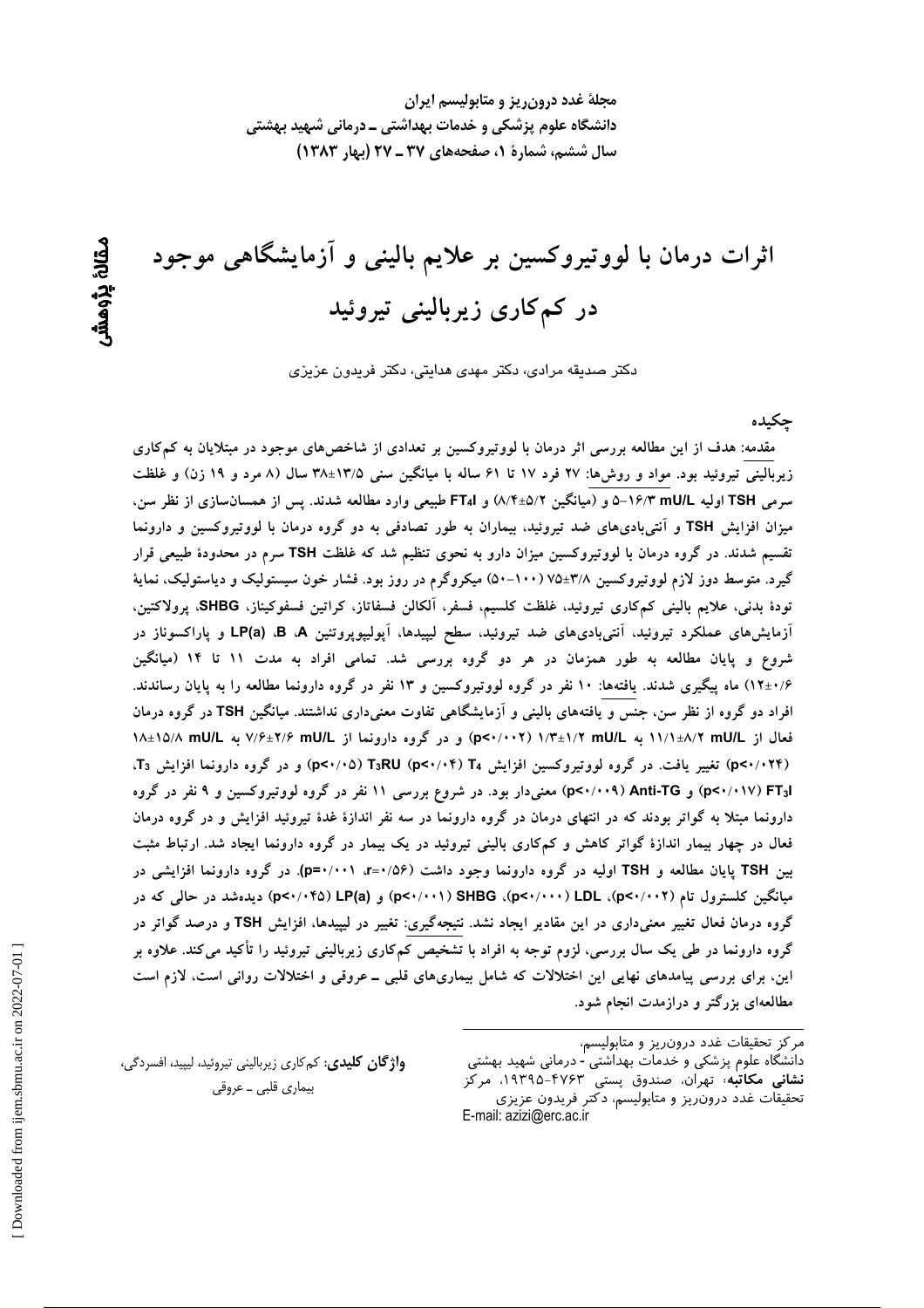### مقدمه

کمکاری زیربالینی تیروئید که در سالهای اخیر با شیوع نسبتاً بالایی گزارش شده است از نظر نحوهٔ پیگیری و لزوم درمان یک موضوع مورد بحث است.<sup>۱-۱۲</sup>

این بیماری اختلالی است که با آزمونهای آزمایشگاهی  $T_3$  حَه شامل افزایش TSH و سطح طبیعی  $T_4$  و  $T_3$  است، تشخیص داده میشود<sup>۱۳،۱۴</sup> و شایعترین اختلالی است که هنگام بیماریابی بیماریهای تیروئید گزارش شده است."` در بررسیهای مختلف شیوع آن بین ۱۰-۲ درصد بوده که به ویژه در زنان و بعد از سن ۶۰ سالگی افزایش این شیوع ديده مي شود.''<sup>-'</sup> در مطالعهٔ ويكهام شيوع آن ۷/۵٪ در مردان و ۲/۸٪ در زنان گزارش شد.<sup>۲</sup> در مطالعهٔ تیروئید تهران شیوع آن در جمعیت شهری تهران ۰/۹٪ در مردان و ٣/٢٪ در زنان بود.<sup>١٥</sup> اصطلاح كمكاري خفيف تيروئيد ممكن است مناسبتر از واژهٔ کمکاری زیربالینی تیروئید باشد، چون با بررسی دقیق مشخص شده تعدادی از این بیماران علایم غیراختصاصی مختصری نشان میدهند.<sup>۱۶٬۱۷</sup> حدود ۳۰٪ مبتلایان ممکن است دارای علایم و نشانههای کمکاری تیروئید باشند.<sup>۴۰۱۸</sup> شیوع گواتر در این افراد دو برابر جمعیت عمومی است.<sup>۱۹</sup> در بعضی بررسیها شواهدی به نفع وجود اختلالات قلبی ـ عروقی در این بیماران مشاهده شده است<sup>۲۰۲</sup> در بررسیهای دیگر افزایش خطر بروز انفارکتوس میوکارد و آترواسکلروز آئورت، اختلال عملکرد دیاستولیک بطن چپ در استراحت و سیستولیک در فعالیت گزارش شده است<sup>۳</sup> که میتواند به علت اختلال سطح چربیهای خون و اختلالات عروقی باشد.<sup>۲۳--۹</sup>۰۲ چندین مطالعه نشان میدهد که کمکاری زیربالینی تیروئید ممکن است با اختلال عملکرد روانی و عصبی قابل توجه همراه باشد. <sup>۲۴-۳۸</sup> اختلال لیپیدها به صورت افزایش میزان کلسترول تام و LDL کلسترول و یا کاهش HDL گزارش شده است. <sup>۲۹-۲۹</sup> اختلالات دیگر مثل افزايش سطح پرولاكتين خون، اختلال رفلكس Stapedial، افزایش فشار داخل چشم، و اختلالات عصبی عضلانی نیز 

مطالعات متعددی دربارهٔ مشکلات مختلف موجود در این بیماری و اثرات درمان با لووتیروکسین بر این مشکلات انجام شد. <sup>۲۸،۲۹،۴۸،۵۲،۵۲</sup>۰ اما کارازمامیهای بالبنی که همهٔ جنبههای این اختلال را شامل شود محدود است و نتایج مطالعات مختلف نیز متفاوت و در مواردی متناقض است.

هدف از این مطالعه بررسی اثرات درمان با لووتیروکسین بر جنبههای مختلف موجود در این اختلال از جمله علایم بالینی، سطح لبیبدها و سایر معبارهای آزمایشگاهی بود.

# مواد و روشها

### جمعيت مورد مطالعه

در فاصلهٔ اردیبهشت ۱۳۸۰ تا مرداد ۱۳۸۱، ۲۷ بیمار (۱۹ زن و ٨ مرد) با متوسط سنى ١٣/٥±٣٨ (٤١٧-١٧) سال با تشخیص کمکاری زیر بالینی تیروئید وارد مطالعه شدند. همه بیماران در مرکز تحقیقات غدد درون٫ریز و متابولیسم دانشگاه علوم پزشکی شهید بهشتی معاینه و پیگیری شدند. معیارهای ورود به مطالعهٔ عبارت بود از: ١- سن بالاتر از ۱۷ سال؛ ۲- TSH بیشتر یا مساوی mU/L ۵ که در دو آزمایش به فاصلهٔ حداقل یک هفته تکرار شده باشد؛ و ۳-FT4I طبیعی. معیارهای عدم ورود به مطالعه شامل: ۱-کمکاری بالینی تیروئید؛ ۲- حاملگی؛ ۳- بیمارانی که در فاصلهٔ یک ماه قبل از شروع مطالعه تحت درمان با لووتیروکسین یا داروهای ضد تیروئید بودند؛ ۴– مبتلایان به بيماري شناخته شدهٔ قلبي ـ عروقي يا آريتمي؛ و ۵- عدم همکاری کافی جهت ادامه مطالعه. هیچ یک از بیماران داروی پایین آورندهٔ چربیهای خون مصرف نمیکردند.

## طراحي و سازمان دهي مطالعه

طراحی براساس یک کارازمایی بالینی و دوسوکور بود. ابتدا همسان سازی<sup>:</sup> بین افراد انجام شد و سپس بیماران به صورت تصادفی در دو گروه درمان با لووتیروکسین (۱۳ نفر) و دارونما (١۴ نفر) (ساخت كارخانهٔ ايران هورمون) قرار گرفتند. از افراد شرکتکننده در شروع و پایان مطالعه نمونهٔ خون در وضعیت ناشتا گرفته شد و سپس سرم این نمونهها جدا و در ۷۰- درجه سانتیگراد نگهداری شد. میانگین مدت درمان ۱۲±۱۲ (۱۴-۱۱) ماه بود. در گروه درمان با لووتيروکسين دوز اوليهٔ دارو ۵۰ ميکروگرم بود و ۶ هفته بعد از آن TSH اندازهگیری شد و در صورتی که بالاتر از میزان هدف (mU/L ۲) بود، ۵۰ میکروگرم به آن اضافه شد. ۶ هفته بعد از هر بار تغییر میزان دارو، TSH مجدداً ارزیابی شد. تمام بیماران بعد از ۳ ماه به TSH مورد

i- Matching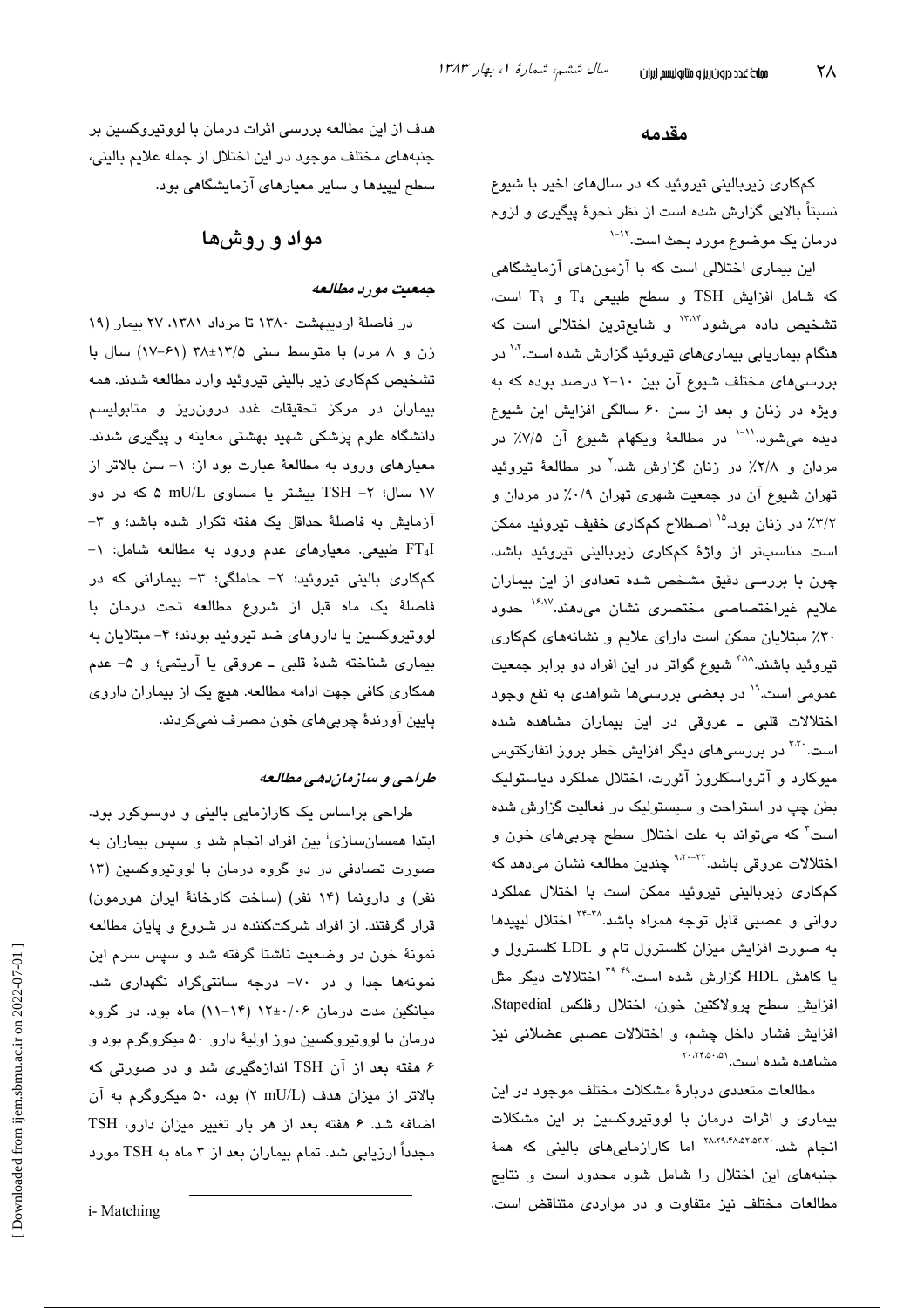نظر رسیدند. بستهبندی قرصهای دارونما کاملاً مشابه لووتيروکسين بود و جهت حفظ دو سوکور بودن مطالعه تغییر در میزان دارونما نیز ایجاد شد. تنظیم میزان قرص توسط مددکار ویژهٔ طرح که از نوع درمان بیماران آگاه بود، صورت گرفت. میانگین لووتیروکسین تجویز شده ۷۵ (۱۰۰–۵۰) میکروگرم در روز بود. بررسی علایم بالینی تیروئید با استفاده از فرم تغییر یافتهای از نمایهٔ تشخیصی بیلهویچ<sup>:</sup> صورت گرفت.<sup>۵۴</sup> در این فرم هشت علامت و شش نشانه از این نمایه انتخاب شد. روش نمرهدهی به این ترتیب بود که چنانچه آن علامت در بیمار وجود نداشت، نمرهٔ صفر، اگر مشکوک بود ۱+ و اگر مثبت بود ۲+ نمره میگرفت و در مجموع هر فرد میتوانست از ۰ تا ۲۸ نمره دریافت کند. معاینهٔ تیروئید با روش لمس ازپشت بیمار انجام شد و درجهبندی گواتر با استفاده از تقسیمبندی PAHO" صورت گ فت. <sup>۵۵</sup>

مطالعه از نظر اخلاقی مورد تأیید قرار گرفت و از تمام شرکتکنندگان رضایتنامه گرفته شد.

# آزمايشرها

تمام ارزیابی های آزمایشگاهی همزمان در دو گروه درمانی در آزمایشگاه مرکز تحقیقات غدد درون٫ریز و متابولیسم دانشگاه علوم یزشکی شهید بهشتی انجام شد. سدیم در آزمایشگاه بیوشیمی بیمارستان طالقانی اندازەگىرى شد.

TSH (محدودهٔ طبیعی mU/L (۰/۳-۳/۵ mU/L ) با روش IRMA و کیت Spectria ساخت کشور فنلاند اندازهگیری شد. ضريب همبستگي درونِسنجش<sup>iii</sup> آن ۶/۵٪ بود.

T3RU (طبیعی: ۳۵-۲۵ درصد) با روش RIA و کیت RADIM ساخت ايتاليا اندازهگيري شد. ضريب درونسنجش آن ٣/٨٪ بود. Anti-TPO با روش ELISA و كيت Biogenesis ساخت انگلستان اندازهگیری شد. Anti-Tg با روش IRMA و كيت Immunotech ساخت فرانسه اندازهگیری شد. مقادیر طبیعی هر دو آزمایش کمتر از ۱۰۰ IU/mL و ضرایب درونسنجش آنها به ترتیب ۷ و ۹/۱٪ بود. کلسترول تام، HDL کلسترول و تریگلیسرید با روش

i-Billewicz

رنگ سنجي آنزيمي" و دستگاه selectra، کيت شرکت پارس آزمون ساخت ایران اندازهگیری شد. LDL از طریق فرمول فریدوالد محاسبه شد.<sup>۵۶</sup> ضرایب درونسنجش آنها به ترتیب ۲/۲، ۲/۱ و ۱/۶٪ بود. APGA (طبیعی در زنان mg/dL ۰/۹۰–۱۲۰ و در مردان APB (۱۱۰–۱۷۰ mg/dL)، AP زنان ng/dL -۱۵۰ mg/dL و در مردان ng/dL) و ليپوپروتئين (a) (مقدار طبيعي كمتر از mg/dL) با روش ایمونوتوربیدومتری<sup>7</sup>، توسط دستگاه اتوآنالیزر از کمپانی Diasorin ساخت کشور بلژیک اندازهگیری شد. CV درونسنجش آن به ترتیب برابر ۲/۹، ۳/۴ و ۳/۲٪ بود. پاراکسوناز با روش اسپکتروفتومتری و کیت شرکت Serva ساخت آمریکا اندازهگیری شد. CV درونسنجش آن ۲/۳٪ بود. SHBG طبیعی: در زنان ٢٠-١۵ و در مردان nmol/L ۲۵–۱۵) با روش RIA و کیت Spectra ساخت فنلاند اندازهگیری شد. CV درونسنجش آن ۷/۸٪ بود. CPK طبیعی (در زنان ۱۷/۱ -۱۷+۲۴ و در مردان IU/l ۱۹۵-۲۴) با روش رنگ سنجی آنزیمی و کیت شرکت پارس آزمون ساخت ایران اندازهگیری شد. CV درونسنجش آن ۳/۴٪ بود. کلسیم A/۶-۱۰ mg/dL و فسفر mg/dL ۵-۵ /۲ با روش رنگ سنجی شیمیایی<sup>ن</sup> کیت شرکت پارس آزمون ساخت ایران و دستگاه Selectra اندازهگیری شد. CV درونسنجش آن به ترتیب ۴/۸ و ۱/۶٪ بود. آلکالن فسفاتاز (در زنان ۳۰۶– ۶۴ و در مردان IU/L ۲۶۰-۸۰) با روش رنگ سنجی آنزیمی، كيت شركت پارس آزمون ساخت ايران، دستگاه selectra اندازهگیری شد. CV درونسنجش آن ۸/۵٪ بود. سدیم با روش فوتومتری شعلهای<sup>ivi</sup> اندازهگیری شد. پرولاکتین با روش ELIZA و كتت شركت DRG اندازهگيري شد. CV درونسنجش آن ۵/۳٪ بود.

# تجزيه و تحليل آماري

همهٔ دادهها به صورت میانگین ± انحراف معیار نشان داده شد. برای مقایسهٔ دادههای کمی بین دو گروه درمانی از آزمون t و برای مقایسهٔ تغییرات کمی قبل و بعد از درمان در هر گروه از آزمون t زوجی استفاده شد. برای مقایسهٔ دادههای غیرپارامتریک بین گروهها و در هر گروه از

ii- Pan american health organization

iii- Intra-assay CV

iv-Enzymatic colorimetry

v- Immunoturbidometry

vi- Chemical colorimetry vii- Flame photometry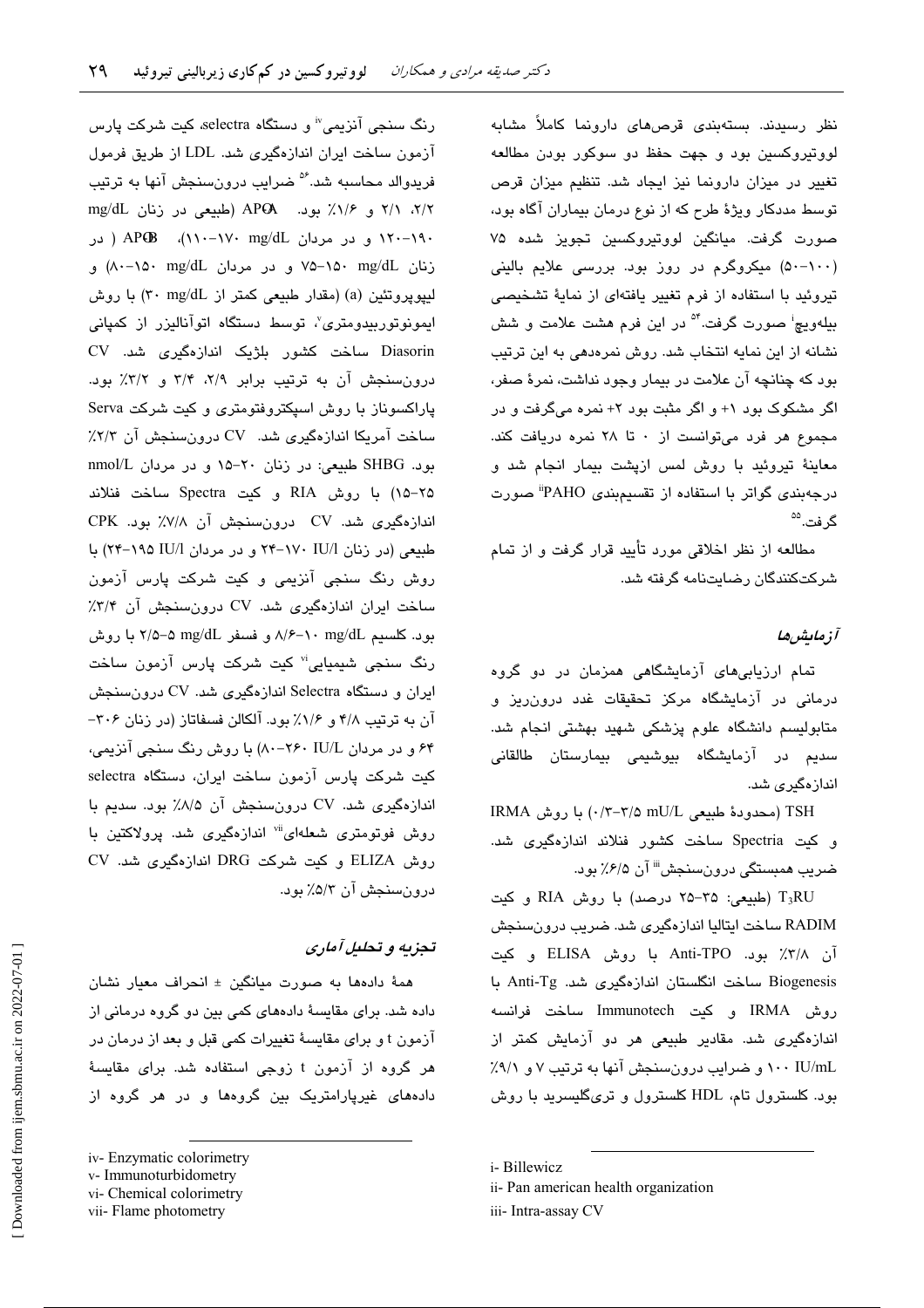آزمونها*ی* منویتنی۔ یو<sup>ا</sup> و رتبهٔ علامتدار ویلکاکسون<sup>ة</sup> استفاده شد. مقادیر با p کمتر از ۰/۰۵ معنیدار تلقی شد. تجزیه و تحلیل دادهها با استفاده از نرمافزار آماری SPSS نسخة ٩/٠٥ انجام شد.

# بافتهها

در فاصلهٔ زمانی اردیبهشت سال ۱۳۸۰ تا شهریور ماه ۱۳۸۱ در مجموع ۲۷ بیمار با متوسط سنی (۱۳/۵±۲۸) (۶۱–۱۷ سال) ـ که حداقل در دو نوبت جداگانه TSH بیشتر یا مساوی ۵ همراه با FT4I طبیعی داشتند ـ در این مطالعه شرکت کردند. علت کمکاری تیروئید در یک بیمار درمان با ید رادیواکتیو جهت پرکاری تیروئید ناشی از بیماری گریوز بود و در بقیهٔ موارد با توجه به تیتر بالای آنتیبادی ضد پراکسیداز تیروئید، تیروئیدیت اتواپمیون در نظر گرفته شد. از ٢٧ بیمار فوق ٢٣ نفر مطالعه را كامل كردند. دو بیمار به دلیل تغییر نشانی محل زندگی و یک نفر به علت ریزش موی سر مطالعه را ترک کردند (این بیمار در گروه دارونما قرار داشت). متوسط میزان تجویز لووتیروکسین ۷۵±۲٪ میکروگرم در روز (۷۵–۵۰) بود. میانگین مدت درمان بیماران ۱۲±۱۲ (۱۴-۱۱) ماه بود.

تمام ویژگی های اولیهٔ بیماران در دو گروه درمان با لووتیروکسین و دارونما قبل از درمان مشابه بود و هیچگونه تفاوت معنى دارى نداشت. در جريان مطالعه در دو بيمار از گروه دارونما TSH به حد طبیعی رسید، در دو بیمار افزایش قابل توجه TSH ایجاد شد، اگرچه میزان T<sub>4</sub> هنوز در حد طبیعی بود و در یک بیمار کمکاری بالینی تیروئید ایجاد شد که در آخرین مرحلهٔ سنجش TSH ایجاد شد. در هیچ یک از بیماران تحت درمان با لووتیروکسین عارضهای که مجبور به قطع درمان شوند، ایجاد نشد.

## اثر درمان بر علایم بالینی کمکاری تیروئید

در گروه دارونما قبل از درمان ۹ نفر دارای گواتر بودند که ۷ نفر آنها در مرحلهٔ ۱b و ۱۵ و ۲ نفر در مرحلهٔ ۲ بودند. در سه مورد از بیماران فوق در زمان بررسی، اندازهٔ تیروئید افزایش یافت و از مرحلهٔ ۱ و ۲ به ۳ رسید. در گروه لووتیروکسین ۱۱ نفر مبتلا به گواتر بودند که ۷ نفر در

مرحلهٔ b و ۰۱۵ تا نفر مرحلهٔ ۲ و ۱ نفر مرحلهٔ ۳ بودند. در پایان در بیماران باقی مانده در ۴ بیمار اندازهٔ تیروئید کاهش یافت و ۳ نفر از مرحلهٔ ۲ به ۱۵ و ۱ نفر از مرحلهٔ ۳ به ۲ تبدیل شد. میانگین نمرهٔ علایم در گروه درمان با لووتیروکسین قبل از درمان ۷ و در گروه دارونما ۵ بود که تفاوت معنىدارى نداشت. شايعترين علايم باليني به ترتيب شیوع خستگی فیزیکی، پارستزی، کرامپ عضلانی، افزایش وزن و خشکی پوست بود. میانگین نمرهٔ علایم بالینی در پایان مطالعه در هر دو گروه درمان فعال و دارونما به ۶ رسید که این تغییرات نسبت به قبل از درمان معنیدار نبود.

# اثر درمان در غلظت هورمونهای تدروئید و آنتےبادیهای ضد تيروئيد

میانگین میزان TSH در گروه درمان فعال در پایان مطالعه ١/٣ mU/L بود كه كاهش معنى دارى نسبت به قبل از درمان دارد (p<۰/۰۰۱). در گروه دارونما میانگین TSH در پایان مطالعه ۱۸ بود که این افزایش از نظر آماری معنیدار است (p=۰/۰۲۴). در گروه درمان فعال هیچ بیماری میانگین TSH كمتر از حد طبيعي نداشت (نمودار ١). افزايش TSH در گروه دارونما ارتباط مثبت با TSH اولیهٔ سرم داشت (۰٫۱-p=۰/۰۱ r=۰/۵۶). میانگین T<sub>4</sub> قبل از درمان در گروه درمان با لووتیروکسین ۶/۴ و بعد از درمان ۸/۵ بود که افزایش معنى دار داشت اما تغيير ميزان T3 قبل و بعد از درمان معنی دار نبود. در گروه دارونما میانگین  $\rm T_4$  قبل و بعد از درمان به ترتیب ۵/۸ و ۷ بود که این تغییر معنیدار نیست. تیتر آنتیبادی ضد تیروگلبولین در پایان مطالعه در هر دو گروه افزایش معنیدار داشت (جدول ۱). ارتباطی بین TSH و تیتر آنتیبادی ضد پراکسیداز وجود نداشت.

# اثرات درمان بر غلظت لیپیدهای سرم

جدول (٢) تغییرات غلظت لیپیدهای سرم قبل و پس از درمان در دو گروه را نشان میدهد. تغییر میزان کلسترول تام و LDL در گروه درمان فعال در پایان مطالعه نسبت به قبل از درمان معنى دار نبود. در گروه دارونما ميزان كلسترول تام و LDL سرم در پايان مطالعه افزايش داشت که این افزایش از نظر آماری معنیدار بود. غلظت تریگلیسرید به دنبال درمان در هیچ یک از دو گروه تغییر نشان نداد. میزان APOB, APOA1 و LP(a) در گروه درمان

i- Man-withney U

ii- Wilcoxon signed rank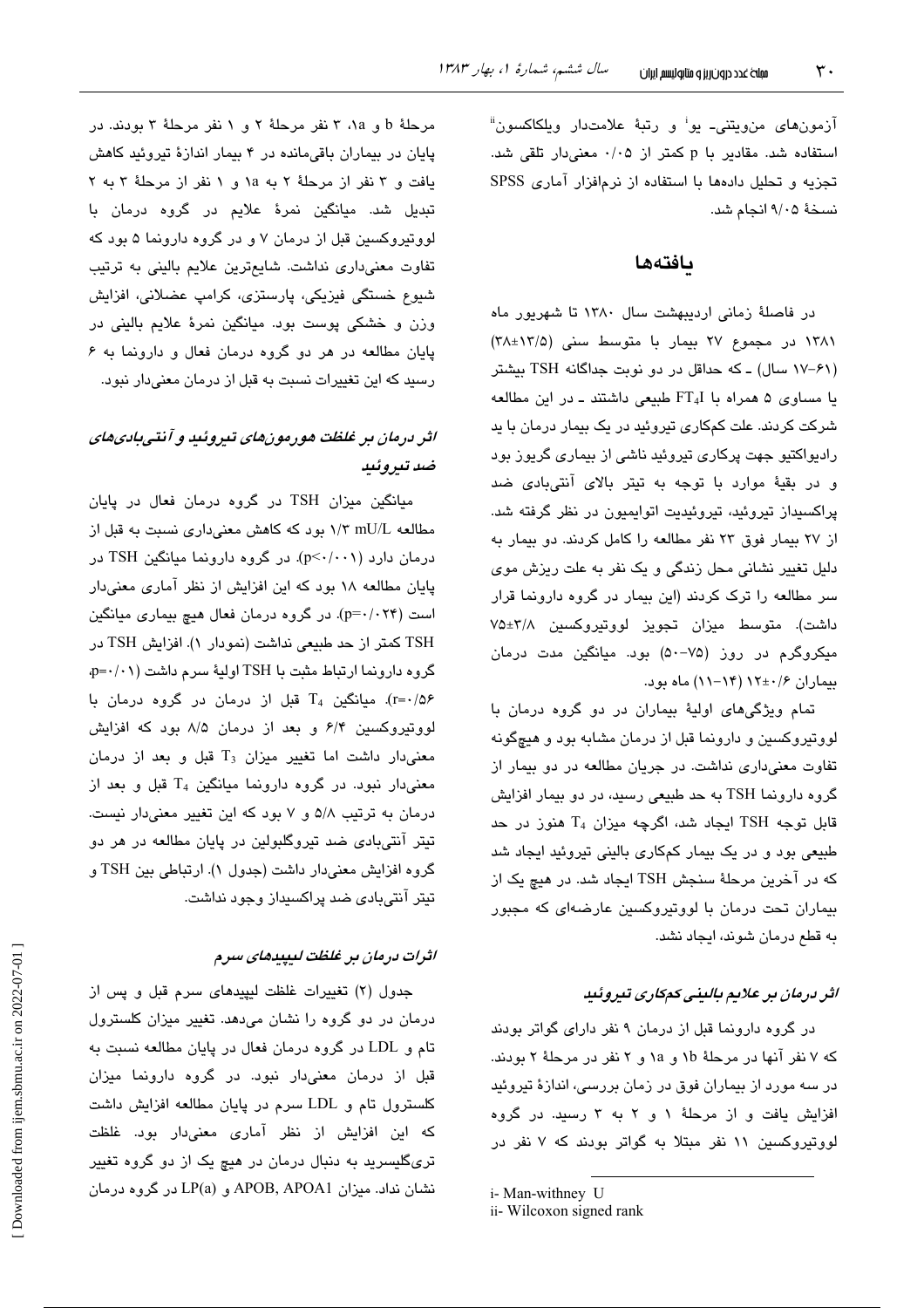با لووتیروکسین تغییر معنیدار نسبت به قبل از درمان نداشت. در گروه دارونما تغییرات APOA1 و APOB معنی دار نبود اما میزان (LP(a در پایان درمان افزایش

معنى دار داشت (جدول ٢). ارتباطى بين تغييرات TSH و افزایش میزان لیپیدها در گروه دارونما وجود نداشت.

| جدول ۱– غلظت TSH، هورمونهای تیروئید و آنتیبادیهای ضد تیروئید قبل و بعد از درمان |
|---------------------------------------------------------------------------------|
|---------------------------------------------------------------------------------|

| بعد از درمان                                         | قبل از درمان                                                     |                                           |
|------------------------------------------------------|------------------------------------------------------------------|-------------------------------------------|
|                                                      |                                                                  | گروه درمان با لووتیروکسین (تعداد: ۱۰ نفر) |
| $\frac{1}{\tau}$                                     | $11/1 (A/T)$                                                     | TSH (mU/L)                                |
| $\Lambda/\Omega$ $(\Lambda/\Lambda)^\dagger$         | F/F(N)                                                           | $T_4$ (µg/dL)                             |
| 179 (75)                                             | 170 (57)                                                         | $T_3$ (ng dL)                             |
| $\mathbf{r} \cdot (\mathbf{r}/\mathbf{v})^{\dagger}$ | $\tau v(\tau/\nu)$                                               | $T_3RU(%)$                                |
| $Y/YY (\cdot/\Lambda)$                               | $\frac{\gamma}{\gamma}$                                          | FT <sub>4</sub> I                         |
| $Y \cdot / Y (Y \cdot)$                              | $\mathsf{TT}/\mathsf{V}\,\left(\mathsf{A}/\mathsf{\cdot}\right)$ | FT <sub>3</sub> I                         |
| $Y^{\ast}$ A $(V)$                                   | 501 (1.95)                                                       | Anti-TPO (IU/mL)                          |
| $\Delta V$ ۹ (۶ $\Lambda$ ·)                         | 157 (150)                                                        | Anti-Tg (IU/mL)                           |
|                                                      |                                                                  | گروه درمان با دارونما (تعداد: ۱۳ نفر)     |
| $N/\cdot (N\omega/\Lambda)^T$                        | V/F (Y/F)                                                        | TSH (mU/L)                                |
| V(N/F)                                               | $\Delta/\Lambda$ $(\lambda/\Lambda)$                             | $T_4$ (µg/dL)                             |
| $10 \cdot (77)^T$                                    | 11V(f1)                                                          | $T_3$ (ng dL)                             |
| $\forall \Lambda (\mathfrak{r}/\mathfrak{r})$        | $\forall V(\forall/\lambda \in)$                                 | $T3RU$ (%)                                |
| $\mathbf{Y}(\cdot/\mathbf{V})$                       | $\frac{1}{2}$ ( $\cdot$ / $\approx$ $\wedge$ )                   | FT <sub>4</sub> I                         |
| $rr(N/T)^T$                                          | $\tau\tau$ $(\tau\tau)$                                          | FT <sub>3</sub> I                         |
| $\Delta f \cdot (V \Lambda F)$                       | 101(1110)                                                        | Anti-TPO (IU/mL)                          |
| $rr9 (1AV)^*$                                        | 10A (119)                                                        | Anti-Tg (IU/mL)                           |

اعداد به صورت میانگین (خطای معیار) هستند.

در مقایسه با قبل از درمان p<-/-۵  $p$  در مقایسه با قبل از درمان



نمودار ۱- تغییرات سطح TSH در دو گروه درمان با لووتیروکسین و دارونما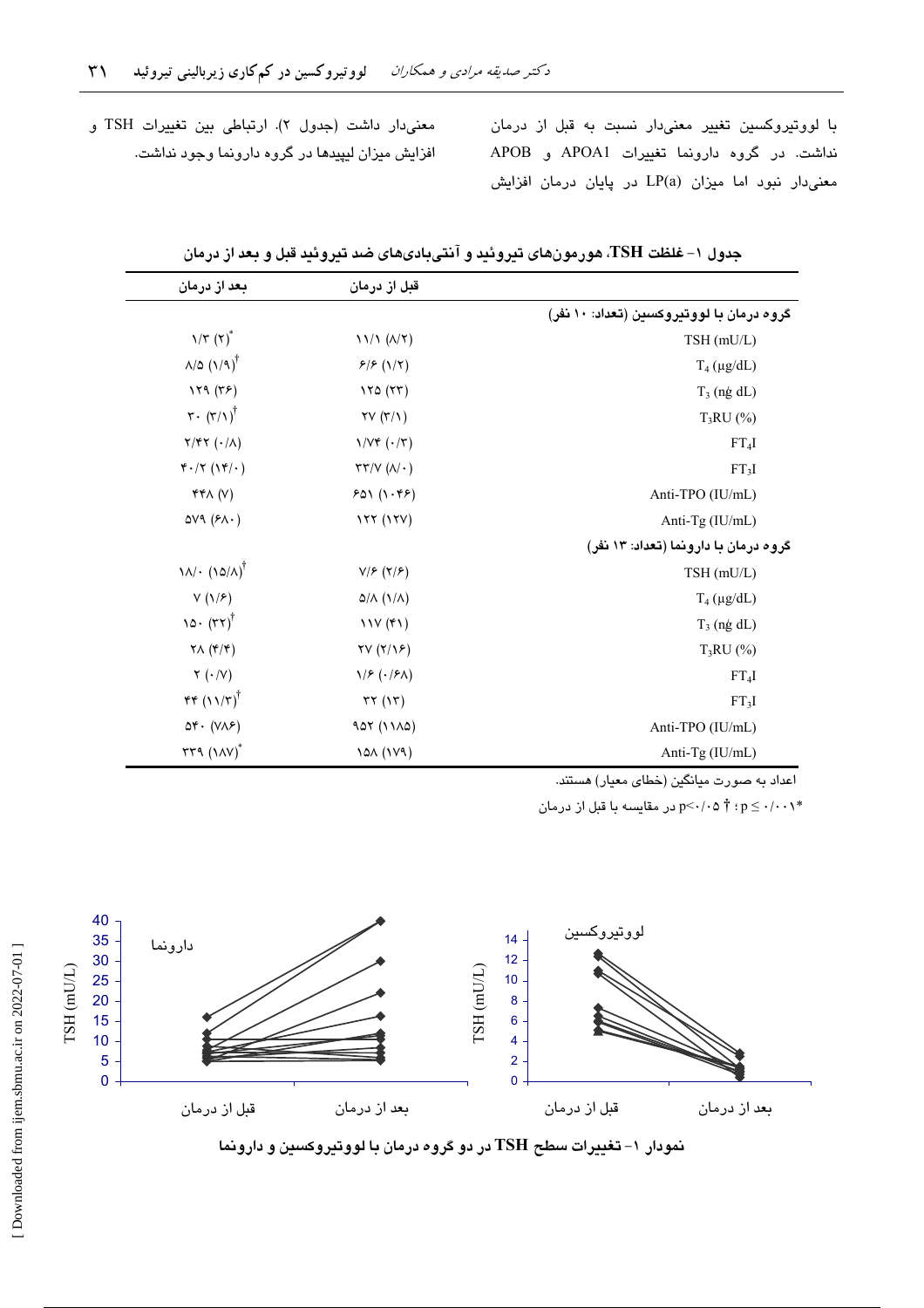## اثرات درمان با لووتيروكسين بر ديگر متغيرها

سطح پرولاکتین سرم در دو گروه درمان با لووتیروکسین و دارونما در پایان مطالعه کاهش داشت اما تغییرات آن بین دو گروه معنیدار نبود. سطح SHBG سرم در گروه درمان با دارونما بعد از درمان افزایش قابل توجه داشت (p=۰/۰۱). در گروه دارونما سدیم در پایان مطالعه کاهش معنی دار داشت (p=۰/۰۳۲) اما در گروه درمان فعال این تغییر معنیدار نبود. میزان فسفر در هر دو گروه درمانی در پایان مطالعه کاهش معنیدار داشت اما تغییرات کلسیم و آلكالن فسفاتان معنى دار نبود.

# ىحث

کمکاری زیربالینی تیروئید که به صورت افزایش TSH همراه با غلظت طبیعی هورمونهای تیروئید در گردش خون تعریف میشود، اختلال شایعی است که در مطالعهٔ ویکهام شیوع آن ۲/۸٪ در مردان و ۷/۵٪ در زنان گزارش شده است.<sup>۲</sup> در بررسی اپیدمیولوژیک، شیوع بیماریهای تیروئی*د* بزرگسالان در تهران ۰/۹٪ در مردان و ۳/۲٪ در زنان گزارش شد.<sup>۱۵</sup> با وجود این، لزوم درمان در این اختلال شایع به ویژه در موارد خفیف آن هنوز مورد توافق قطعی نیست. هدف از این مطالعه، تعیین آثار درمان جایگزینی با هورمونهای تیروئید بر اختلالات موجود در این بیماری بود. در این مطالعه که به صورت تصادفی و دو سوکور انجام شد، تغییرات TSH در گروه درمان فعال در حد طبیعی بود و از سرکوب بیش از حد TSH با تجویز مقادیر بالای لووتیروکسین خودداری شد. به طوری که متوسط میزان .<br>TSH در این گروه MU/L ۱/۳ mU/L بود. افزایش شیوع علایم بالینی کمکاری تیروئید در نوع زیربالینی آن در بعضی مطالعات گزارش شده است. در بررسی کویر شیوع این علایم در مقایسه با گروه کنترل بیشتر بود و به دنبال درمان نيز بهبود علامتي قابل توجه ايجاد شد<sup>.۲</sup>۰ در مطالعهٔ کونگ بهبود علامتی در گروه دارونما در مقایسه با درمان با لووتیروکسین بیشتر بود. در این مطالعه شایعترین علایم خستگی و افزایش وزن بود.<sup>۵۷</sup> در مطالعهٔ جشکه بهبود علایم بیماران به دنبال درمان با لووتیروکسین مشاهده نشد.<sup>۵۳</sup> در پژوهش حاضر، علايم باليني به ترتيب شيوع شامل خستگي فیزیکی، پارستزی، کرامپ عضلانی، خشکی پوست و افزایش وزن بود که تقریباً مشابه با گزارشهای دیگران است.<sup>۴،۲۰۵۲</sup>

همچنین در این پژوهش، به دنبال درمان با لووتیروکسین، بهبود علامتی قابل توجهی ایجاد نشد. شیوع گواتر در مبتلایان به کمکار*ی* زیربالینی تیروئید دو برابر جمعیت طبیعی گزارش شده است.<sup>۱۹</sup> همچنین وجود گواتر به عنوان یک ویژگی که نیاز به درمان با لووتیروکسین دارد مطرح شده است، به طوری که کوپر پیشنهاد میکند در صورت وجود گواتر یک آزمون درمانی با هورمونهای تیروئید انجام شود. <sup>۲۰</sup> در مطالعهٔ حاضر ۷۴٪ افراد دارای گواتر بودند که بیشتر آنها گواتر درجهٔ یک داشتند. در جریان پیگیری این افراد در ۳ نفر از بیماران در گروه دارونما افزایش اندازهٔ غده تیروئید ایجاد شد. در گروه درمان با لووتیروکسین در پایان مطالعه اندازهٔ غدهٔ تیروئید در ۴ بیمار کاهش یافت. لازم است ذکر شود میزان لووتیروکسین تجویز شده در حدی نبود که موجب سرکوب TSH شود.

در مطالعات دیگران به دنبال درمان با لووتیروکسین در مبتلایان به کمکاری زیربالینی تیروئید، کاهش TSH و افزایش  $T_4$  دیده شده است. در حالی که  $T_3$  معمولاً بدون <mark>تغیی</mark>ر بوده، یا کاهش غیرمعنیداری داشته است،<sup>۵۲،۲۹،۲</sup> در مطالعهٔ حاضر نیز نتایج به همین ترتیب بود.

در مطالعهٔ ویکهام در زنانی که در شروع بررسی افزایش TSH داشتند و آنتی بادی آنها مثبت بود، کمکاری آشکار تیروئید ۳/۳٪ در سال یا ۳۸ برابر زنانی بود که TSH طبیعی داشتند و آنتیبادی منفی بودند. در همین مطالعه خطر بروز کمکاری بالینی تیروئید در افراد آنتیبادی مثبت که TSH حدود ۶mU/L داشتند، ۲/۸٪ در سال بود و در مواردی که افزايش خفيف TSH وجود داشت، خطر پيشرفت بيماري طي ۵ سال با افراد طبیعی تفاوتی نداشت.<sup>۲۷</sup> در مطالعهٔ دیگر*ی* در افراد بالای ۶۰ سال میزان بروز کمکاری آشکار تیروئید ۸٪ در سال بود.<sup>۵</sup> در مطالعهٔ حاضر افزایش قابل توجه TSH در ۴ بیمار وجود داشت که ۳ نفر از این بیماران در شروع مطالعه TSH بیشتر از ۱۰ و یک نفر TSH بیشتر از ۱۵ داشت و این نشان میدهد که خطر ایجاد کمکاری آشکار تیروئید در بیماران مبتلا به کمکاری زیربالینی تیروئید شدید یا مرحلهٔ C کمکاری تیروئید (TSH بیشتر از ۱۰mU/L) بیشتر است. در این مطالعه گروه دارونما بیشترین همبستگی بین افزایش TSH با میزان اولیهٔ TSH بود. در حالی که این همبستگی بین افزایش TSH و سطح اولیهٔ آنتیبادیهای ضد تیروئید مشاهده نشد. شاید توجیه یافتهٔ فوق این باشد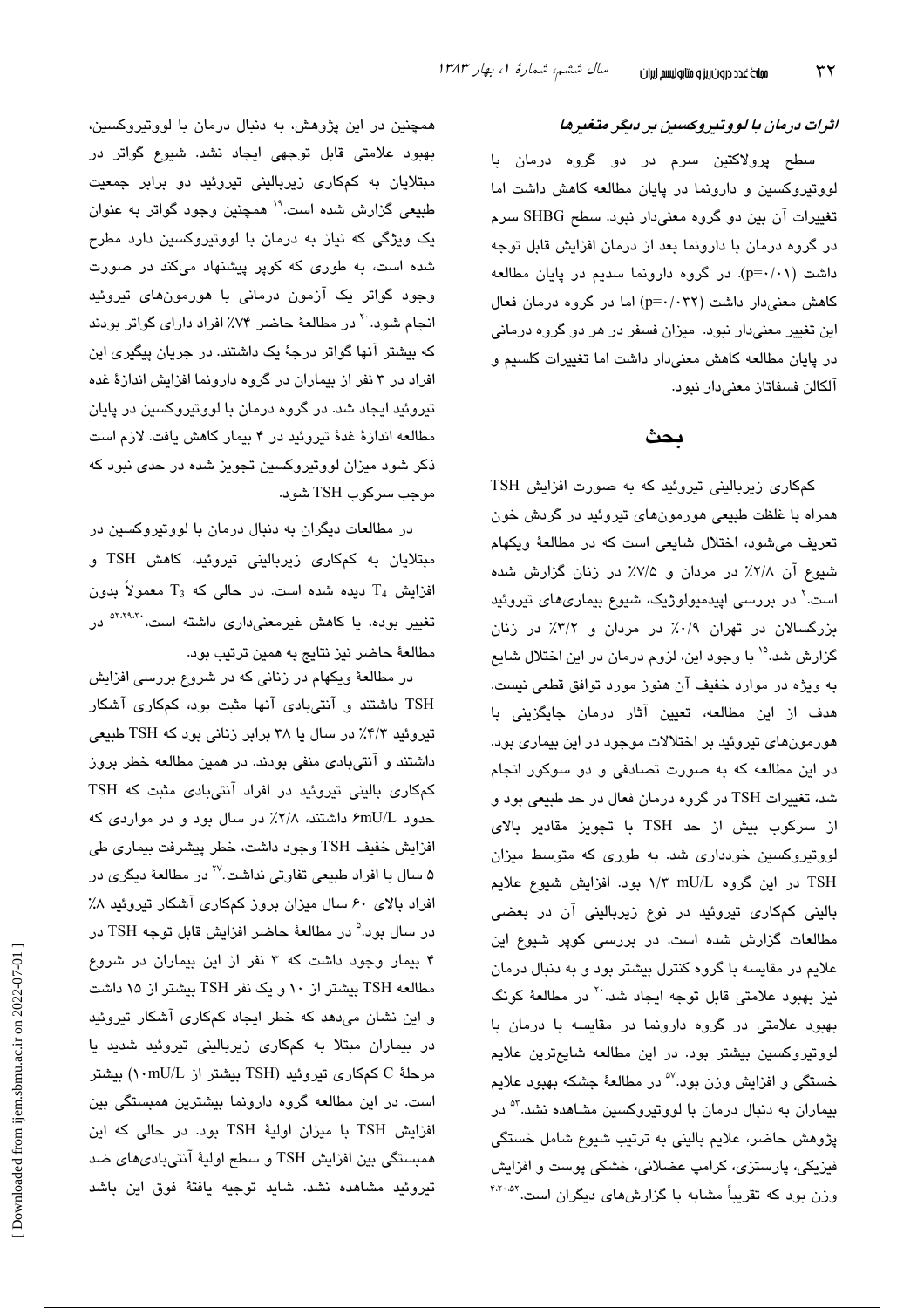| بعد از درمان                                                     | قبل از درمان                              |                                    |
|------------------------------------------------------------------|-------------------------------------------|------------------------------------|
|                                                                  |                                           | گروه درمان با لووتیروکسین (۱۰ نفر) |
| $Y \setminus Y$ ( $\Delta V$ )                                   | $Y \cdot \cdot (2Y)$                      | (mg/dL) کلسترول تام                |
| $\lambda Y^* (\delta \cdot)$                                     | 117(29)                                   | $LDL-C$ (mg/dL)                    |
| $F\cdot (11)$                                                    | $\Delta f$ $(Y)$                          | HDL-C (mg/dL)                      |
| $Y$ $(9)$                                                        | $V \cdot (V^*)$                           | ترىگليسريد (mg/dl)                 |
| $\lambda \wedge (\Upsilon \Delta)$                               | $V \cdot (49)$                            | APOA1 (mg/dL)                      |
| 94 (77)                                                          | $\lambda \cdot \mathcal{F}(\mathfrak{f})$ | $APGB$ (mg/dL)                     |
| rr(N)                                                            | $\tau$ 9 ( $\tau$ 9)                      | $LP(a)$ (mg/dL)                    |
| $\binom{1}{x}$                                                   | $\Lambda \Upsilon$ (00)                   | Paraoxonase (IU/ml)                |
|                                                                  |                                           | گروه دارونما (۱۳ نفر)              |
| $\mathsf{Y}\mathsf{Y}\mathsf{Y}$ $(\mathsf{Y}\Lambda)^{\dagger}$ | 19. (7)                                   | (mg/dL) كلسترول تام                |
| $\lambda$ $\uparrow$ $\circ$ $(\uparrow \cdot)^\dagger$          | $\lambda \cdot f(\tau)$                   | $LDL-C$ (mg/dL)                    |
| $\Delta \Upsilon \left( \Upsilon \Upsilon \right)^\dagger$       | YV(Y)                                     | HDL-C (mg/dL)                      |
| <b>IVA (FA)</b>                                                  | <b>IAV</b> (۶۴)                           | (mg/dL) ترىگليسريد                 |
| VY(5)                                                            | 159(70)                                   | APOA1 (mg/dL)                      |
| 1.1 (75)                                                         | $9\Lambda (77)$                           | $AP@B$ (mg/dL)                     |
| $40 (74)^*$                                                      | $\tau\tau$ ( $\tau\gamma$ )               | $LP(a)$ (mg/dL)                    |
| $97 (01)^*$                                                      | 09 (TV)                                   | Paraxonase (IU/mL)                 |

جدول ۲– غلظت ليپيدها، آپوليپوپروتئينها و پاراكسوناز قبل و بعد از درمان با لووتيروكسين و دارونما

اعداد به صورت مبانگین (خطای معبار) هستند.

p<٠/٠١ † در مقایسه با قبل از درمان \* p<٠/٠۵ در مقايسه با قبل از درمان؛

> که تمام بیماران در شروع مطالعه تیتر مثبت آنتیبادی ضد پراکسیداز تیروئید داشتند. در صورت عدم درمان در ۵٪ بیماران طی یک سال TSH طبیعی میشود. ٔ در این مطالعه نیز در جریان پیگیری در ۲ بیمار از گروه دارونما TSH به حد طبیعی رسید که هر دو مورد فوق مبتلا به نوع خفیف یا مرحلهٔ b کمکاری زیربالینی تیروئید بودند (TSH کمتر از  $\cdot$ ( $\cdot$ mU/L

> در مورد اثرات درمان با لووتیروکسین بر میزان آنتیبادی ضدتیروگلبولین یافتههای متفاوتی وجود دارد که ممکن است به علت تفاوت روش اندازهگیری آنتیبادیها باشد.<sup>۶۱–۵۸</sup> اثر لووتیروکسین در کاهش آنتیبادیها با چند مکانیسم میتواند باشد. طبیعی شدن سطح هورمونهای تیروئید که موجب کاهش TSH و در نتیجه کاهش میزان آنتیژنهای تیروئید میشود به عنوان یک علت مطرح شده است.''<sup>۶-.ء</sup>ُ هر دو TSH و  $\mathrm{T}_4$  ممکن است قسمتی از محور ایمنی عصبی و درون ریز باشند که به طور مستقیم موجب تحريک لنفوسيتها و توليد آنتيبادي ضدتيروئيد مي شوند و

بنابراین کار تیروئید میتواند در ایجاد خودایمنی علیه تیروئید نقش داشته باشد.<sup>۴</sup> در یک مطالعه که در ده بیمار مبتلا به کمکاری بالینی تیروئید در مقایسه با سیزده فرد مبتلا به کمکاری زیربالینی تیروئید انجام شد، درمان با لووتیروکسین موجب کاهش قابل توجه سطح آنتیبادی ضد تیروگلبولین در گروه کمکاری بالینی شد اما در گروه کمکاری زیربالینی این تغییر دیده نشد.<sup>۶۲</sup> در مطالعهٔ حاضر، به دنبال درمان با لووتیروکسین، کاهش معنیدار در میزان آنتیبادی ضد تیروگلبولین مشاهده شد.

در مورد اختلال غلظت ليپيدها و كاهش سطح آن با درمان جايگزينی هورمونهای تيروئيد هنوز هم نتايج متفاوت است. در مطالعهٔ مایر بهبود قابل توجه سطح کلسترول تام و LDL به دنبال درمان با لووتیروکسین در مقایسه با گروه دارونما مشاهده شد.<sup>۲۹</sup> در مطالعههای دیگر نیز زمانی که میزان TSH اولیه کمتر از ۱۰ و کمکاری زیر باليني تيروئيد از نوع خفيف بود، عدم افزايش ليپيدها و نيز عدم کاهش سطح آن به دنبال درمان با لووتیروکسین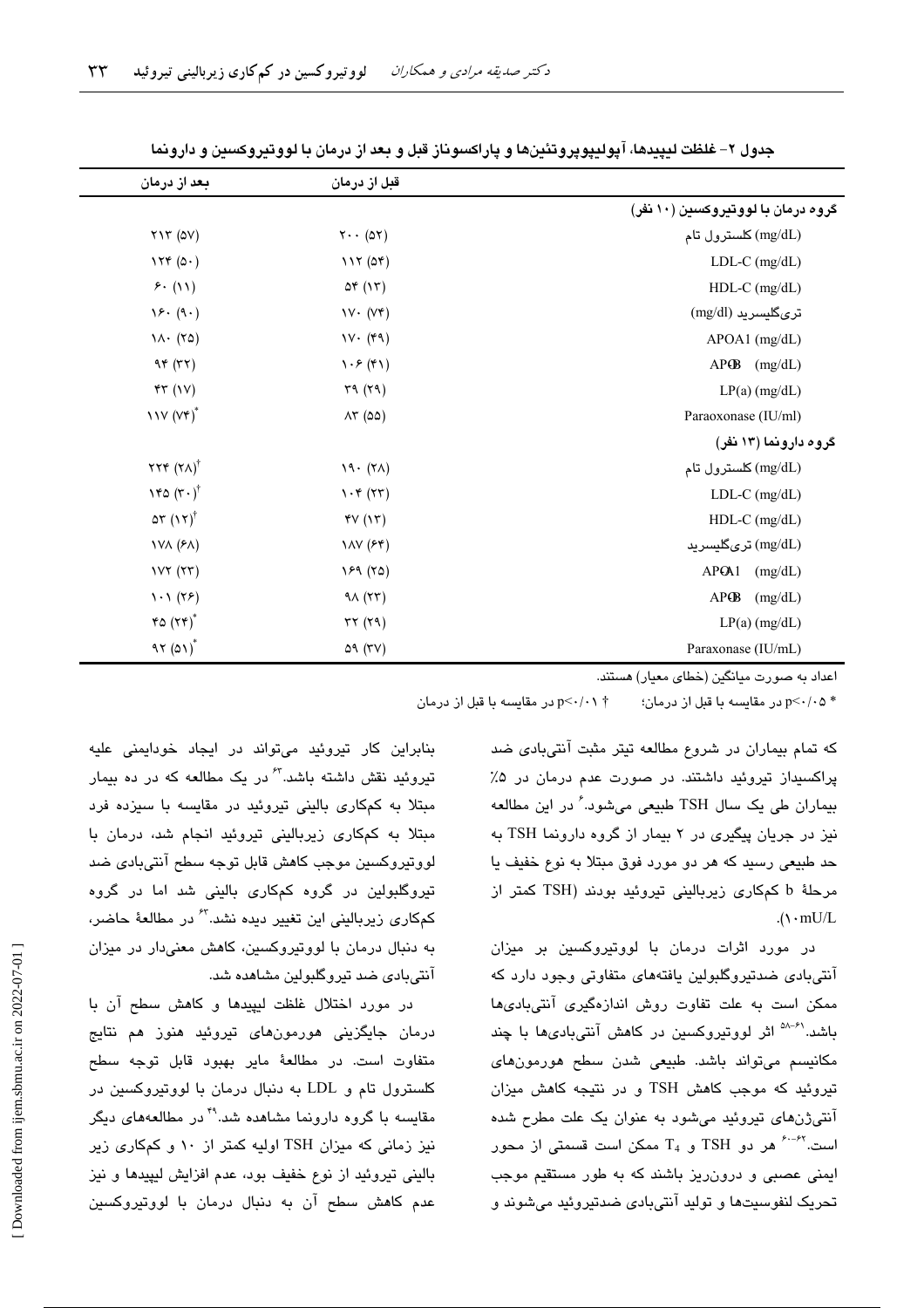مشاهده شده است. در این پژوهش، اگرچه کاهش قابل توجه سطح لیپپیدها در گروه درمان فعال دیده نشد، افزایش معنیداری در غلظت لیپیدهای سرم (کلسترول تام، LDL کلسترول) در گروه دارونما وجود داشت. در گروه دارونما افزايش بعدى غلظت ليپيدها با افزايش قابل توجه TSH همراه بود. شاید یک توجیه برای عدم کاهش غلظت لیپیدها در پی درمان با لووتیروکسین در گروه درمان فعال، عدم افزایش اولية سطح ليپيدها باشد. علاوه بر اين ميانگين TSH بيماران این مطالعه در گروه درمان فعال در شروع مطالعه کمتر از ۹/۱ بود که در مطالعههای دیگران نیز این گروه پاسخ کمتری به درمان جایگزینی هورمونی داشتند.<sup>۵۶،۴۸</sup>

غلظت (LP(a در کمکاری زیربالینی تیروئید در بررسیهای دیگر تفاوت قابل توجه با گروه شاهد نداشت و به دنبال درمان نيز كاهش آن قابل توجه نبود، اگر چه در کمکاری آشکار تیروئید به دنبال درمان با لووتیروکسین غلظت (LP(a کاهش معنیدار پیدا کرد.<sup>۲۹</sup> در بررس*ی* حاضر میزان (LP(a به دنبال درمان با لووتیروکسین کاهش معنی داری نداشت. اما در گروه دارونما با افزایش سطح TSH (نوع شدید کمکاری زیربالینی تیروئید) افزایش معنی داری در میزان (LP(a ایجاد شد. ارتباط بین غلظت کلسترول تام، LDL و LP(a) با میزان TSH یک ارتباط مثبت است که در مطالعات دیگران نیز دیده شده است. عدم کاهش HDL در هر دو گروه مورد مطالعهٔ حاضر وجود داشت که منطبق با یافتههای دیگران است.<sup>۵۶،۳۸،۱۵</sup> تریگلیسرید نیز تفاوت قابل توجهی در پایان مطالعه در هیچ یک از دو گروه درمان فعال و دارونما نداشت كه مطابق با مطالعات ديگران است. <sup>۴۸٬۴۶٬۴۵</sup> تغییرات سطح آپولیپوپروتئینها به دنبال درمان در کمکاری زیربالینی تیروئید در مطالعات مختلف نتایج متفاوتی داشت و در مطالعهای در ۱۳ بیمار مبتلا به کمکاری زیربالینی تیروئید به دنبال درمان با لووتیروکسین کاهش معنیدار آپولیپوپروتئین B مشاهده شد در حالی که آپولیپوپروتئین  $\rm A_1$  به دنبال درمان تغییر نکرد. ۴ در یک مطالعهٔ دیگر نیز کاهش معنیدار آپولیپوپروتئین B بدون تغییر در نوع A1 به دنبال جایگزینی لووتیروکسین گزارش شد. په در مطالعهٔ دیگری سطح آپولیپوپروتئین B و  $\rm A_{1}$  با $\rm A$ درمان لووتیروکسین تغییر نکرد.<sup>۴۵،۴۴</sup> در مطالعهٔ مایر آپولیپوپروتئین B کاهش معنیدار داشت ولی سطح آپولیپوپروتئین  $\rm A_{1}$  بدون تغییر بود. $^{*}$  در بررسی حاضر تفاوت معنیداری در میزان آپولیپوپروتئینهای  $A_1$  و  $B$  به

دنبال درمان با لووتیروکسین مشاهده نشد. در مورد تغییرات سطح پاراکسوناز به دنبال درمان با لووتیروکسین در کمکاری زیربالینی تیروئید مطالعهای انجام نشده است. در این بررسی پاراکسوناز در هر دو گروه درمانی در پایان مطالعه افزایش معنیدار داشت.

كاهش غلظت كلسيم سرم همزمان با افزايش سطح TSH گزارش شده است، اگرچه هیپوتیروئیدی معمولاً همراه با میزان کلسیم طبیعی است، اما میزان PTH افزایش و حساسیت کلسیم و استخوان به اثرات PTH کاهش یافته است.<sup>۴۴</sup> در مطالعهٔ حاضر تغییرات کلسیم به دنبال درمان در هیچ یک از دو گروه درمانی و نیز بین دو گروه تفاوت معنیداری نداشت. میزان فسفر کاهش معنیداری پیدا کرد که با توجه به عدم تغییر قابل توجه آلکالن فسفاتاز و نبودن علایم بالینی به نظر میرسد صرفاً یک یافتهٔ آماری باشد. در این باره بررسی بیشتر در مطالعهای با نمونهٔ بیشتر لازم به نظر مے رسد.

هیپوناترمی در کمکاری بالینی تیروئید دیده میشود.<sup>۳</sup> غلظت هورمون ناتریورتیک در بیماران هیپوتیروئید، طبیعی یا پایین است و ممکن است میزان هورمون وازوپرسین افزایش یابد. در بررسی کوپر در مبتلایان به کمکاری زیربالینی تیروئید درصد دفع آب خالص در ۵ ساعت به دنبال درمان با لووتیروکسین تغییری نداشت.<sup>۲</sup>۰ در مطالعهٔ حاضر به دنبال درمان در گروه دارونما سدیم کاهش معنى دار داشت.

سطح SHBG در پرکاری تیروئید افزایش میبابد، اگرچه کمکاری تیروئید اثر کمی بر آن دارد.<sup>۶۴</sup> در مطالعهٔ نیستروم در پی درمان با لووتیروکسین SHBG تغییری نداشت.<sup>۳۰</sup> در این بررسی در پایان مطالعه میزان SHBG در گروه دارونما افزایش معنی،دار داشت.

در مجموع، مطالعهٔ حاضر نشان داد که در آن دسته از بیماران مبتلا به کمکاری زیربالینی تیروئید که در هنگام تشخیص مبتلا به نوع شدید بیماری (TSH بیشتر از mU/L ١٠) مىباشند، ممكن است پيشرفت بيمارى در مدت زمانى کوتاهتر از زمان مورد انتظار رخ دهد. بنابراین لازم است جهت تشخیص کمکاری بالینی تیروئید در صورتی که در این بیماران درمان جایگزینی با هورمونهای تیروئید انجام نمیشود، حداقل هر ۶ ماه یکبار آزمونهای عملکرد تیروئید بررسی شود، در حالی که به نظر میرسد در موارد خفیف این اختلال، بررسی سالانهٔ بیماران کافی است. علاوه بر این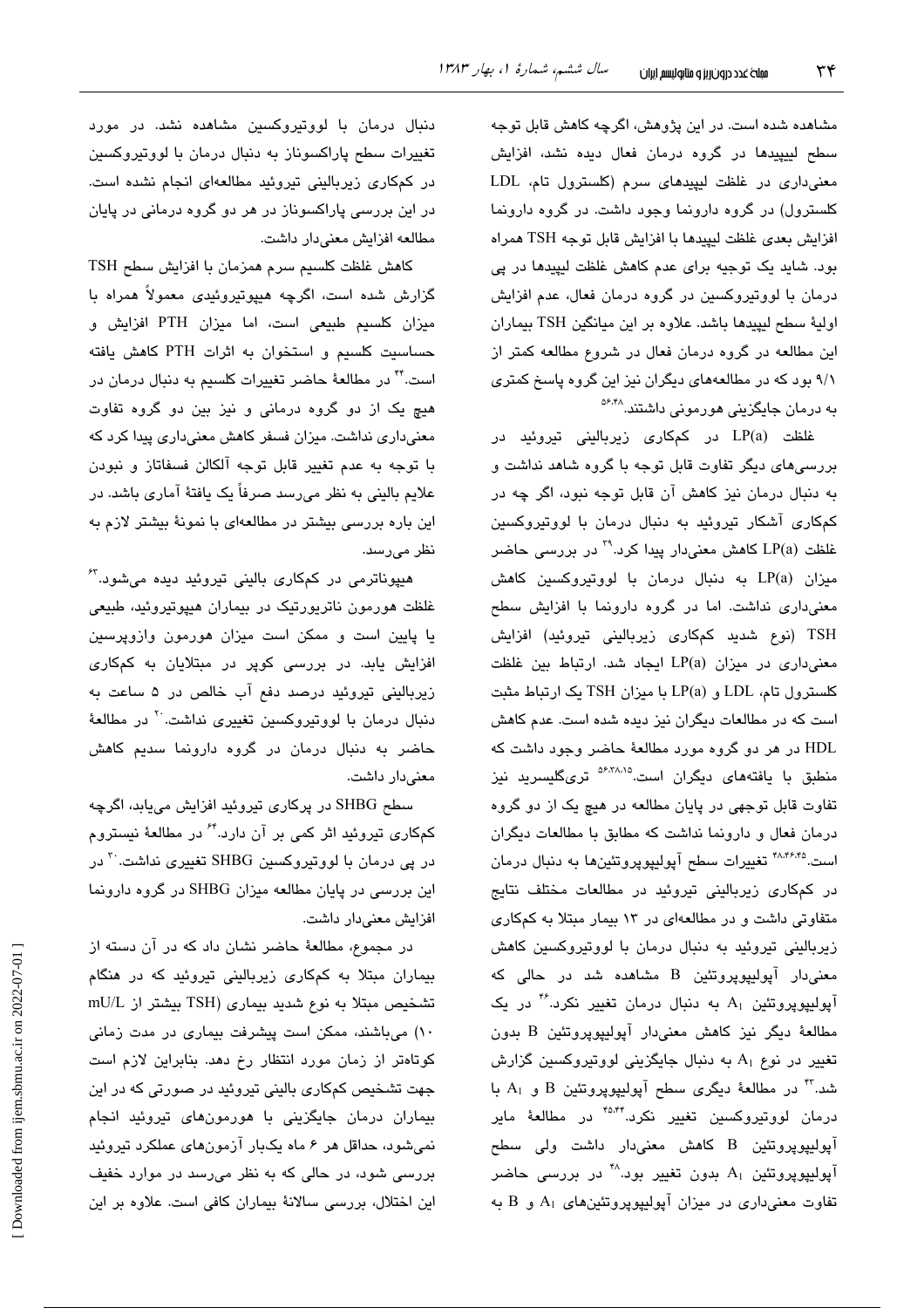كنيم، لازم است با مطالعهٔ بزرگتر و طولانى مدت، پيامدهاى نھایی افزایش TSH و دیس لیپیدمی مانند بیماریھای قلبی ۔ عروقی و اختلالات روان سرشتی را در این افراد بررسی نماييم.

## **References**

- 1. Sawin CT, Chopra D, Azizi F, Mannix JE, Bacharach P. The aging thyroid. Increased prevalence of elevated serum thyrotropin levels in the elderly. JAMA 1979;242:247-50.
- Tunbridge WM, Evered DC, Hall R, Appleton D,  $2.$ Brewis M, Clark F, et al. The spectrum of thyroid disease in a community: the Whickham survey. Clin Endocrinol (Oxf) 1977;7:481-93.
- Bemben DA, Winn P, Hamm RM, Morgan L, Davis A,  $3<sub>1</sub>$ Barton E. Thyroid disease in the elderly. Part 1. Prevalence of undiagnosed hypothyroidism. J Fam Pract 1994;38:577-82.
- Canaris GJ, Manowitz NR, Mayor G, Ridgway EC. The  $4<sup>1</sup>$ Colorado thyroid disease prevalence study. Arch Intern Med 2000: 160:526-34.
- Sawin CT, Castelli WP, Hershman JM, McNamara P,  $5<sub>1</sub>$ Bacharach P. The aging thyroid. Thyroid deficiency in Arch the Framingham Study. Intern Med 1985;145:1386-8.
- Bagchi N, Brown TR, Parish RF. Thyroid dysfunction in 6. adults over age 55 years. A study in an urban US community. Arch Intern Med 1990;150:785-7.
- Falkenberg M, Kagedal B, Norr A. Screening of an elderly female population for hypo- and hyperthyroidism by use of a thyroid hormone panel. Acta Med Scand 1983;214:361-5.
- 8. Brochmann H, Bjoro T, Gaarder PI, Hanson F, Frev HM. Prevalence of thyroid dysfunction in elderly subjects. A randomized study in a Norwegian rural community (Naeroy). Acta Endocrinol (Copenh) 1988:117:7-12.
- 9 Ladenson PW, Wilson MC, Gardin J, Kronmal R, Kuller L, Tracy R, et al. Relationship of subclinical hypothyroidism to cardiovascular risk factors and disease in an elderly population. American thyroid association. Abstract 1994;202: 5-18.
- 10. Mariotti S, Barbesino G, Caturegli P, Bartalena L, Sansoni P, Fagnoni F, et al. Complex alteration of thyroid function in healthy centenarians. J Clin Endocrinol Metab 1993;77:1130-4.
- 11. Rosenthal MJ, Hunt WC, Garry PJ, Goodwin JS, Thyroid failure in the elderly. Microsomal antibodies as discriminant for therapy. JAMA 1987;258:209-13.
- 12. Cushing GW. Subclinical hypothyroidism. Understanding is the key to decision making. Postgrad Med 1993;94:95-7, 100-2, 106-7.
- 13. Surk MI, Ocamp E. Subclinical thyroid disease. Am J Med 1996; 100:217-23.
- 14. Ross DS. Subclinical hypothyroidism. In: Braverman LE, Utiger RU, editors. Werner and Ingbar's The Thyroid: A fundamental and clinical text. 8th ed. Philadelphia: Lippincott, Williams and Wilkins; 2000. p.  $1001 - 6$

در مطالعهٔ حاضر افزایش قابل توجه سطح لیپیدهای سرم همراه يا پيشر فت اختلال عملکر د تيروئيد مشاهده شد که ممکن است موجب افزایش خطر بروز بیماریهای قلبی ــ عروقی در این بیماران شود. بنابراین اگر بخواهیم در مورد لزوم درمان جایگزینی هورمونی در این اختلال به طور قطع اظهار نظر

- ١٥. حيدريان پيمانه، عزيزي فريدون. اختلالات عملكرد تيروئيد و آنتی بادی های تیروئید یک دهه پس از شروع جایگزینی با نمک يددار: مطالعهٔ تيروئيد تهران. مجلهٔ غدد درونريز و متابوليسم ایران، سال ۱۳۸۱؛ سال چهارم، شمارهٔ ۴، صفحات: ۲۲۹ تا .۲۴۱
- 16. Ayala AR, Danese MD, Ladenson PW. When to treat mild hypothyroidism. Endocrinol Metab Clin North Am 2000:29:399-415.
- 17. Chu JW, Crapo LM. The treatment of subclinical hypothyroidism is seldom necessary. J Clin Endocrinol Metab 2001;86:4591-9.
- 18. Zulewski H, Muller B, Exerp P, Miserez AR, Staub JJ. Estimation of tissue hypothyroidism by a new clinical score: evaluation of patients with various grades of hypothyroidism and controls. J Clin Endocrinol Metab 1997; 82:771-6.
- 19. McDermott MT, Ridgway EC. Subclinical hypothyroidism is mild thyroid failure and should be treated. J Clin Endocrinol Metab 2001;86:4585-90.
- 20. Cooper DS, Halpern R, Wood LC, Levin AA, Ridgway EC. L-Thyroxine therapy in subclinical hypothyroidism. A double-blind, placebo-controlled trial. Ann Intern Med 1984;101:18-24.
- 21. Monzani F, Di Bello V, Caraccio N, Bertini A, Giorgi D. Giusti C, et al. Effect of levothyroxine on cardiac function and structure in subclinical hypothyroidism: a double blind, placebo-controlled study. J Clin Endocrinol Metab 2001;86:1110-5.
- 22. Biondi B, Fazio S, Palmieri EA, Carella C, Panza N, Cittadini A, et al. Left ventricular diastolic dysfunction in patients with subclinical hypothyroidism. J Clin Endocrinol Metab 1999;84:2064-7.
- 23. Althaus BU, Staub JJ, Ryff-De Leche A, Oberhansli A, Stahelin HB. LDL/HDL-changes in subclinical hypothyroidism: possible risk factors for coronary heart disease. Clin Endocrinol (Oxf)1988 ;28:157-63.
- 24. Staub JJ, Althaus BU, Engler H, Ryff AS, Trabucco P, Marquardt K, et al. Spectrum of subclinical and overt hypothyroidism: effect on thyrotropin, prolactin, and thyroid reserve, and metabolic impact on peripheral target tissues. Am J Med 1992; 92:631-42.
- 25. Forfar JC, Wathen CG, Todd WT, Bell GM, Hannan WJ, Muir AL, Toft AD. Left ventricular performance in subclinical hypothyroidism. Q J Med 1985;57:857-65.
- 26. Hak AE, Pols HA, Visser TJ, Drexhage HA, Hofman A, Witteman JC. Subclinical hypothyroidism is an independent risk factor for atherosclerosis and myocardial infarction in elderly women: the Rotterdam Study. Ann Intern Med 2000;132:270-8.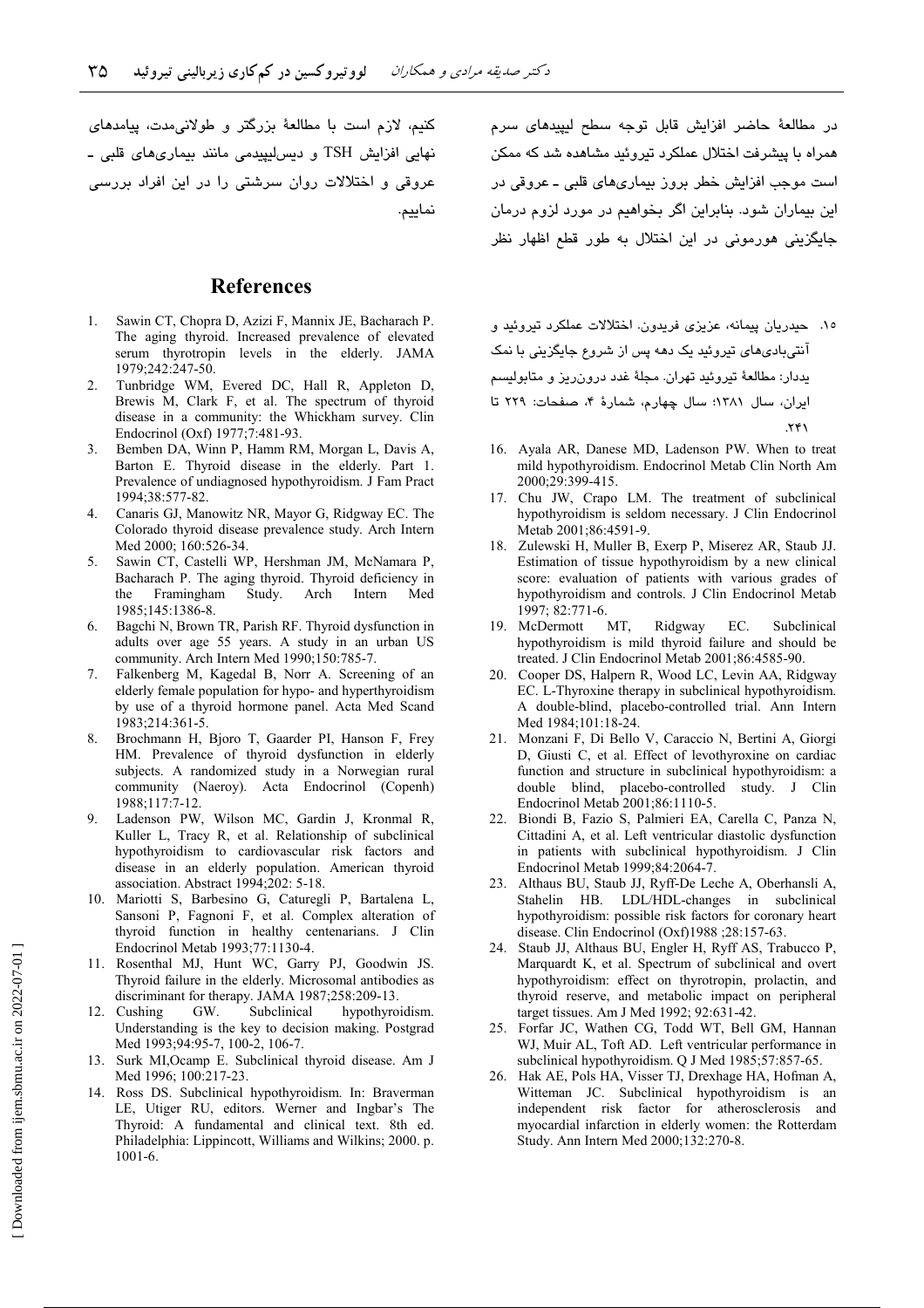- 27. Haggerty JJ Jr, Garbutt JC, Evans DL, Golden RN, Pedersen C, Simon JS, Nemeroff CB. Subclinical hypothyroidism: a review of neuropsychiatric aspects. Int J Psychiatry Med 1990;20:193-208.
- 28. Vanderpump MP, Tunbridge WM, French JM, Appleton D, Bates D, Clark F, et al. The incidence of thyroid disorders in the community: a twenty-year follow-up of the Whickham Survey. Clin Endocrinol (Oxf) 1995;43:55-68.
- 29. Bell GM, Todd WT, Forfar JC, Martyn C, Wathen CG, Gow S, et al. End-organ responses to thyroxine therapy in subclinical hypothyroidism. Clin Endocrinol (Oxf) 1985;22:83-9.
- 30. Nystrom E, Caidahl K, Fager G, Wikkelso C, Lundberg PA, Lindstedt G. A double-blind cross-over 12-month study of L-thyroxine treatment of women with 'subclinical' hypothyroidism. Clin Endocrinol (Oxf) 1988;29:63-75.
- 31. Foldes J, Istvanfy M, Halmagyi M, Varadi A, Gara A, Partos O. Hypothyroidism and the heart. Examination of left ventricular function in subclinical hypothyroidism. Acta Med Hung 1987;44:337-47.
- 32. Kahaly GJ. Cardiovascular and atherogenic aspects of subclinical hypothyroidism. Thyroid 2000;10:665-79.
- 33. Arem R, Rokey R, Kiefe C, Escalante DA, Rodriguez A. Cardiac systolic and diastolic function at rest and exercise in subclinical hypothyroidism: effect of thyroid hormone therapy. Thyroid 1996;6:397-402.
- 34. Monzani F, Caraccio N, Siciliano G, Manca L, Murri L, Ferrannini E. Clinical and biochemical features of muscle dysfunction in subclinical hypothyroidism. J Clin Endocrinol Metab 1997;82:3315-8.
- 35. Pop VJ, Maartens LH, Leusink G, van Son MJ, Knottnerus AA, Ward AM, et al. Are autoimmune thyroid dysfunction and depression related? J Clin Endocrinol Metab 1998;83:3194-7.
- AP. Hypothyroidism: 36. Weetman screening and subclinical disease. BMJ 1997;314:1175-8.
- 37. Lindsay RS, Toft AD. Hypothyroidism. Lancet 1997;349:413-7.
- 38. Haggerty JJ Jr, Evans DL, Prange AJ Jr. Organic brain syndrome associated with marginal hypothyroidism. Am J Psychiatry 1986;143:785-6.
- 39. Efstathiadou Z, Bitsis S, Milionis HJ, Kukuvitis A, Bairaktari ET, Elisaf MS, et al. Lipid profile in subclinical hypothyroidism: is L-thyroxine substitution beneficial? Eur J Endocrinol 2001;145:705-10.
- 40. Tzotzas T, Krassas GE, Konstantinidis T, Bougoulia M. Changes in lipoprotein(a) levels in overt and subclinical hypothyroidism before and during treatment. Thyroid 2000:10:803-8.
- 41. Vierhapper H, Nardi A, Grosser P, Raber W, Gessl A. Low-density lipoprotein cholesterol in subclinical hypothyroidism. Thyroid 2000;10:981-4.
- 42. Franklyn JA, Daykin J, Betteridge J, Hughes EA, Holder R, Jones SR, et al. Thyroxine replacement therapy and circulating lipid concentrations. Clin Endocrinol (Oxf) 1993;38:453-9.
- 43. Miura S, Iitaka M, Yoshimura H, Kitahama S, Fukasawa N, Kawakami Y, et al. Disturbed lipid metabolism in patients with subclinical hypothyroidism: effect of L-thyroxine therapy. Intern Med 1994;33:413-
- 44. Yildirimkaya M. Ozata M. Yilmaz K. Kilinc C. Gundogan MA, Kutluay T. Lipoprotein(a) concentration in subclinical hypothyroidism before and after levothyroxine therapy. Endocr J 1996;43:731-6.
- 45. Tsimihodimos V, Bairaktari E, Tzallas C, Miltiadus G, Liberopoulos E, Elisaf M. The incidence of thyroid function abnormalities in patients attending an outpatient lipid clinic. Thyroid 1999;9:365-8.
- 46. Michalopoulou G, Alevizaki M, Piperingos G, Mitsibounas D, Mantzos E, Adamopoulos P, et al. High serum cholesterol levels in persons with 'high-normal' TSH levels: should one extend the definition of subclinical hypothyroidism? Eur J Endocrinol 1998;138:141-5.
- 47. Arem R, Patsch W. Lipoprotein and apolipoprotein levels in subclinical hypothyroidism. Effect of levothyroxine therapy. Arch Intern Med 1990;150:2097-100
- 48. Caron P, Calazel C, Parra HJ, Hoff M, Louvet JP. Decreased HDL cholesterol in subclinical hypothyroidism: the effect of L-thyroxine therapy.Clin Endocrinol (Oxf) 1990;33:519-23.
- 49. Meier C, Staub JJ, Roth CB, Guglielmetti M, Kunz M, Miserez AR, et al. TSH-controlled L-thyroxine therapy reduces cholesterol levels and clinical symptoms in subclinical hypothyroidism: a double blind, placebocontrolled trial (Basel Thyroid Study). J Clin Endocrinol Metab 2001;86:4860-6.
- 50 Muller B, Zulewski H, Huber P, Ratcliffe JG, Staub JJ. Impaired action of thyroid hormone associated with smoking in women with hypothyroidism. N Engl J Med 1995;333:964-9.
- 51. Goulis DG, Tsimpiris N, Delaroudis S, Maltas B, Tzoiti M, Dagilas A, et al. Stapedial reflex: a biological index found to be abnormal in clinical and subclinical hypothyroidism. Thyroid 1998;8:583-7.
- 52. Centanni M, Cesareo R, Verallo O, Brinelli M, Canettiei G, Viceconti N, et al. Reversible increase of intraocular pressure in subclinical hypothyroid patients. Eur J Endocrinol 1997;136:595-8.
- Jaeschke R, Guyatt G, Gerstein H, Patterson C, Molloy 53. W, Cook D, et al. Does treatment with L-thyroxine influence health status in middle-aged and older adults with subclinical hypothyroidism? J Gen Intern Med 1996;11:744-9.
- 54. Crooks J, Murray IP, Wayne EJ. Statistical methods applied to the clinical diagnosis of thyrotoxicosis. Q J Med 1959;28:211-34.
- 55. Delange F, Bastani S, Benmiloud M, DeMaeyer E, Isayama MG, Koutras D, et al. Definitions of endemic goiter and cretinism, classification of goiter size and severity of endemias, and survey techniques. In: Dunn J T, Pretell EA, Daza CH, Viteri FE, editors. Towards the eradication of endemic goiter, cretinism, and iodine deficiency. Washington, DC: Pan American Health Organization; 1986. p. 373-6.
- 56. Friedewald WT, Levy RI, Fredrickson DS. Estimation of the concentration of low-density lipoprotein cholesterol in plasma, without use of the preparative ultracentrifuge. Clin Chem 1972;18:499-502.
- 57. Kong WM, Sheikh MH, Lumb PJ, Naoumova RP. Freedman DB, Crook M, et al. A 6-month randomized trial of thyroxine treatment in women with mild subclinical hypothyroidism. Am J Med 2002; 112 : 348-54.
- 58. Hegedus L, Hansen JM, Feldt-Rasmussen U, Hansen BM. Hoier-Madsen M. Influence of thyroxine treatment on thyroid size and anti-thyroid peroxidase antibodies in Hashimoto's thyroiditis. Clin Endocrinol (Oxf) 1991:35:235-8.
- 59. Rieu M, Richard A, Rosilio M, Laplanche S, Ropion V, Fombeur JP, et al. Effects of thyroid status on thyroid